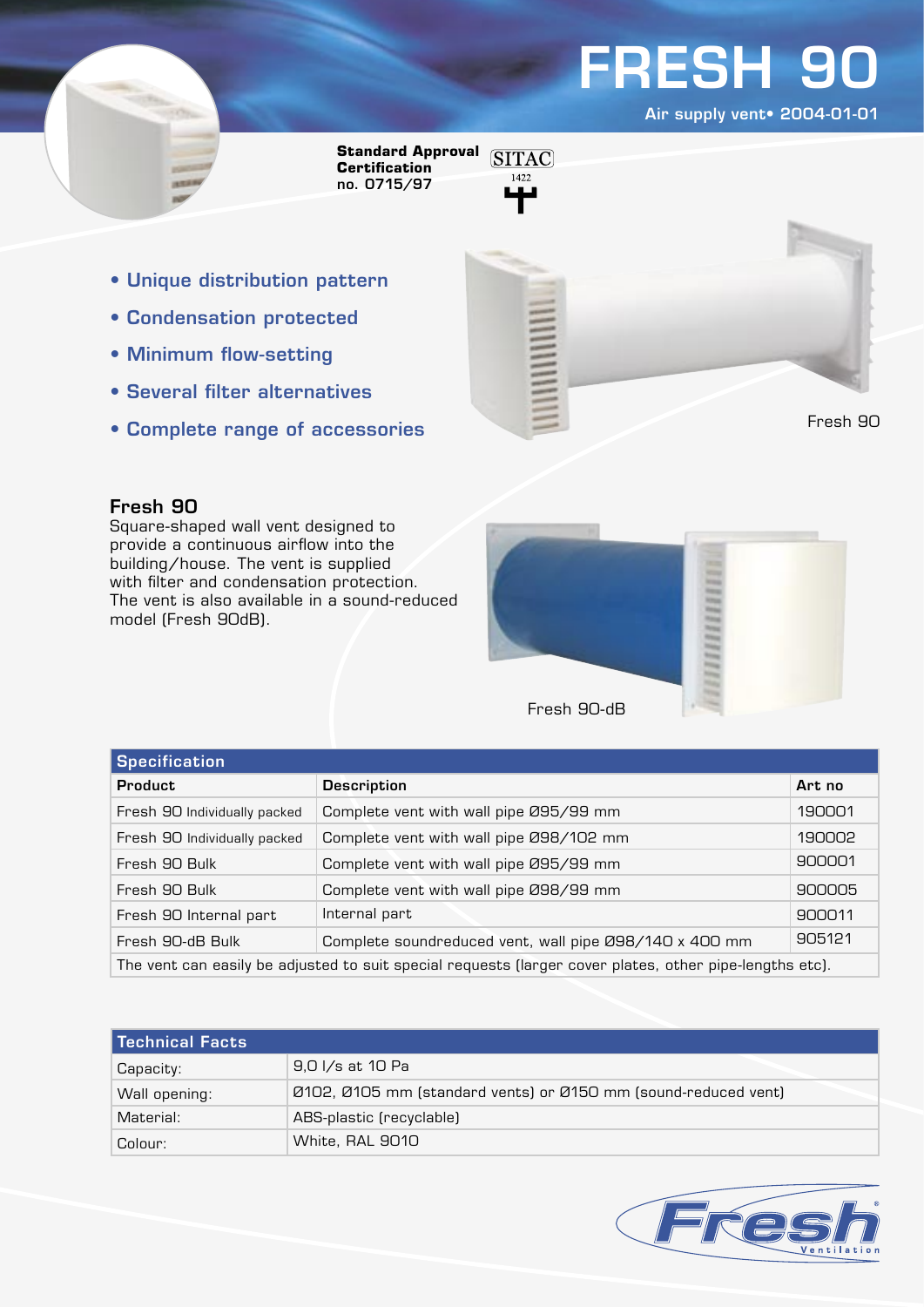Air supply vent • 2004-01-01

### Description/function

### Standard vent

Square-shaped wall vent designed to provide a continuous airflow into the building/house. The vent is supplied with filter and condensation protection. The vent is capable of providing the room with large quantities of fresh air without causing draught.

A complete set contain internal part, wall pipes and external grille #150.

The wall pipes are available in two dimensions, Ø99mm and Ø102mm. The pipes fit telescopically which provides a flexibe join.

### Internal part

Fresh 90 has a unique distribution pattern. It is airtight underneath the front cover while the top part allows much more airflow than the sides. This unique construction reduces the risk of draughts considerably.

The internal part contain condensation protection and an easily removed Standard filter. Pollen filter (EU3) and Environmental filter (EU7) are available as accessories.

The airflow is adjusted by the in-built regulator underneath the vent.

The damper plate has pre-pressed punch-outs so that different minimumflow-levels can be achieved.

### Sound-reduced vent

The soundreduced vent has another wall pipe than the standard vent. Besides the dB-pipe the vent also contain two cover plates (#165). The pipe length is 400mm as standard but can easily be cut to requested length (max 1200mm).

### Mounting

A high placing is recommended, preferably above a radiator. With this solution the incoming air get mixed with the convection flow of warm air ensuring maximum comfort. Fresh 90 can with advantage be used in rooms with underfloorheating due to the unique construction of the air openings.



| Fresh 90, Ø99mm |                                  |        |
|-----------------|----------------------------------|--------|
| Pos.            | Description                      | Art no |
| 1               | Fresh 90 Internal part<br>900011 |        |
| 2               | Wall pipe Ø99 x 150 mm           | 830150 |
| З               | External grille #140 mm          | 831401 |
|                 |                                  |        |

| Fresh 90, Ø102mm |                                                            |        |
|------------------|------------------------------------------------------------|--------|
| Pos.             | Description                                                | Art no |
| 1                | Fresh 90 Internal part incl<br>rubber seal (art no OO8247) | 900011 |
| 2                | Wall pipe, 102x50mm                                        | 661050 |
| З                | Wall pipe, 98/102x100mm                                    | 188009 |
| 4                | Adapter 10, 102x60mm                                       | 661063 |
| 5                | External grille #150                                       | 801701 |
|                  |                                                            |        |

| Fresh 90-dB, Ø140mm |                                                 |        |  |
|---------------------|-------------------------------------------------|--------|--|
| Pos.                | Description                                     | Art no |  |
| 1                   | Fresh 90 Internal part incl<br>cover plate #165 | 905101 |  |
| P                   | dB-pipe 098/140 x 400 mm                        | 855004 |  |
| З                   | External dB-grille incl. cover-<br>plate #165   | 861651 |  |



The manufacturer reserves the right to make specifi cation changes without notice.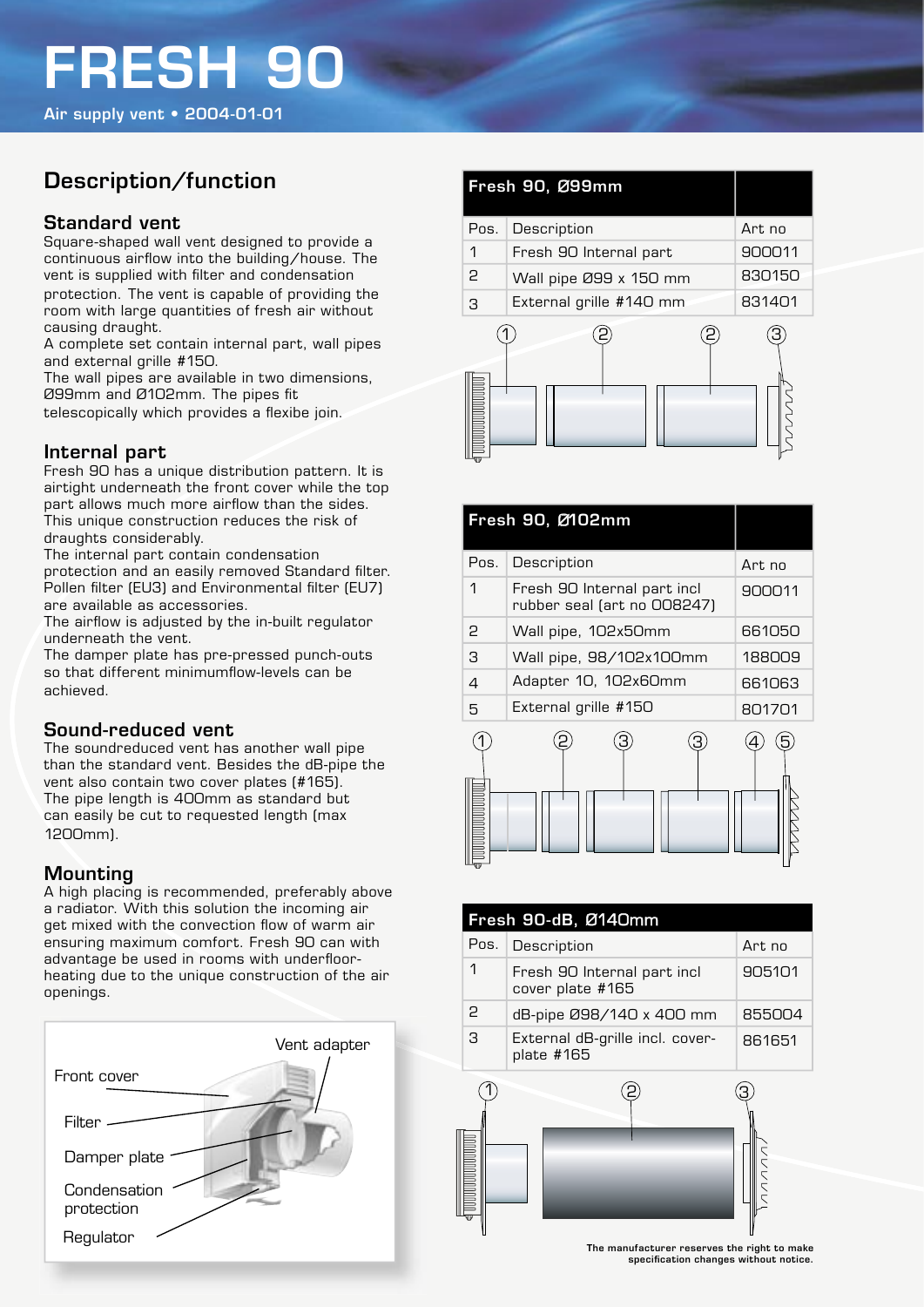Air supply vent • 2004-01-01

| <b>Technical data Fresh 90</b>    |                                                                      |  |  |
|-----------------------------------|----------------------------------------------------------------------|--|--|
| Capacity at 10 Pa:                | 9.01/s                                                               |  |  |
| Wall opening:                     | 0105 mm                                                              |  |  |
| Max wall thickness:               | 350 mm. Additional wall<br>pipes are available for<br>thicker walls. |  |  |
| Material:                         | ABS-plastic (recyclable)                                             |  |  |
| Colour:                           | White, RAL 9010                                                      |  |  |
|                                   |                                                                      |  |  |
| <b>Technical data Fresh 90-dB</b> |                                                                      |  |  |
| Wall opening:                     | 0150 mm                                                              |  |  |
| Max wall thickness:               | 400 mm. For other                                                    |  |  |

lengths please contact

Fresh AB.

### Dimensions Fresh 90, Ø99mm





### Dimensions Fresh 90, Ø102mm



### Dimensions Fresh 90-dB, Ø140mm





The diagrams show sound reduction with fully open vent. The calculations are based on a reference area of 10 m².



Fresh 90-dB with 200mm wall pipe.



Fresh 90-dB with 300mm wall pipe.



Fresh 90-dB with 400mm wall pipe.